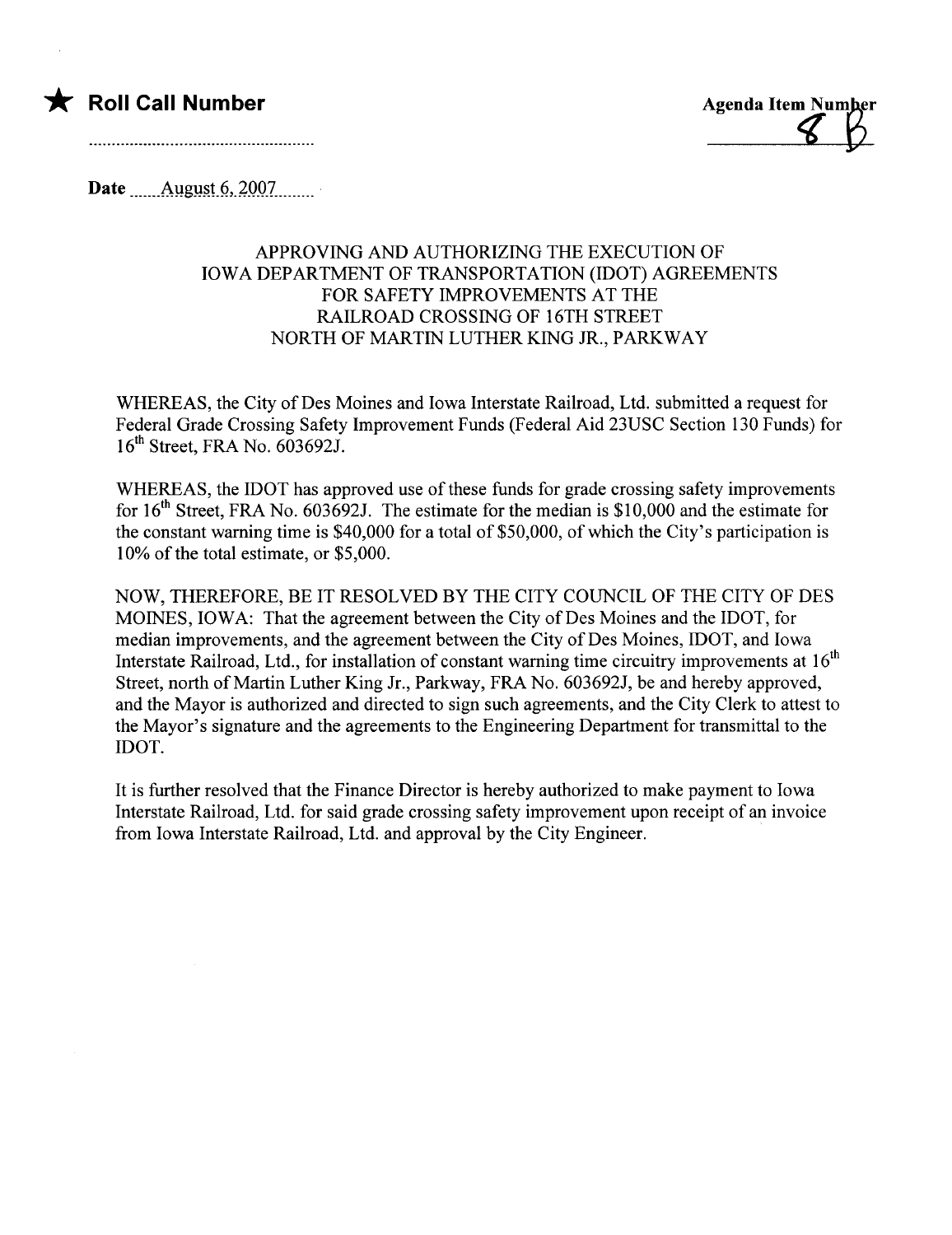|  |  |  | Roll Call Number |
|--|--|--|------------------|
|--|--|--|------------------|

Date \_\_\_\_\_\_ August 6, 2007

Agenda Item Number

(Council Letter Number $01.4$ <sup>1</sup>/1 attached)

Activity ID 14-2007-041

Moved by to adopt.

FORM APPROVED:

Kathleen Vanderpool Deputy City Attorney

~ Funding Source: 2007-08 CIP, Page Streets-35, Railroad Crossing Surface Repair and Signal Improvements, STR139, General Obligation Bond Funds

| <b>COUNCIL ACTION</b> | <b>YEAS</b> | <b>NAYS</b> | <b>PASS</b> | <b>ABSENT</b>   | <b>CERTIFICATE</b>                                                                                                                                                                                                                                                                                                         |
|-----------------------|-------------|-------------|-------------|-----------------|----------------------------------------------------------------------------------------------------------------------------------------------------------------------------------------------------------------------------------------------------------------------------------------------------------------------------|
| <b>COWNIE</b>         |             |             |             |                 | I, DIANE RAUH, City Clerk of said City hereby<br>certify that at a meeting of the City Council of<br>said City of Des Moines, held on the above date,<br>among other proceedings the above was adopted.<br>IN WITNESS WHEREOF, I have hereunto set my<br>hand and affixed my seal the day and year first<br>above written. |
| <b>COLEMAN</b>        |             |             |             |                 |                                                                                                                                                                                                                                                                                                                            |
| <b>HENSLEY</b>        |             |             |             |                 |                                                                                                                                                                                                                                                                                                                            |
| <b>KIERNAN</b>        |             |             |             |                 |                                                                                                                                                                                                                                                                                                                            |
| <b>MAHAFFEY</b>       |             |             |             |                 |                                                                                                                                                                                                                                                                                                                            |
| <b>MEYER</b>          |             |             |             |                 |                                                                                                                                                                                                                                                                                                                            |
| <b>VLASSIS</b>        |             |             |             |                 |                                                                                                                                                                                                                                                                                                                            |
| <b>TOTAL</b>          |             |             |             |                 |                                                                                                                                                                                                                                                                                                                            |
| <b>MOTION CARRIED</b> |             |             |             | <b>APPROVED</b> |                                                                                                                                                                                                                                                                                                                            |
|                       |             |             |             |                 |                                                                                                                                                                                                                                                                                                                            |
|                       |             |             |             | Mayor           | <b>City Clerk</b>                                                                                                                                                                                                                                                                                                          |